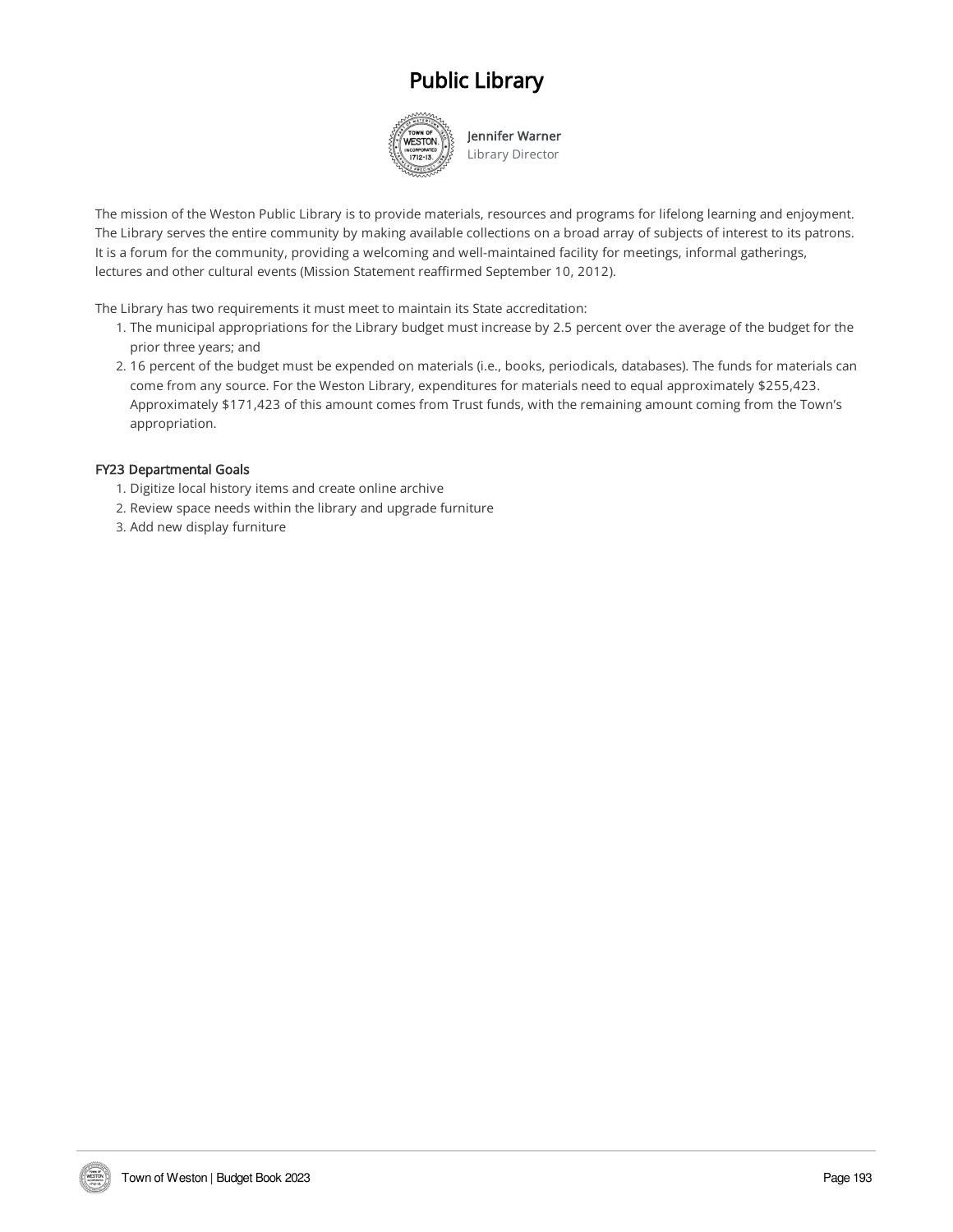### Organizational Chart

Hierarchal structure and total FTE summary for the department.



#### Staffing Table

Departmental positions and total FTE count for the current year and past three years.

| <b>Staffing Levels</b>              | <b>FY20</b><br><b>Funded</b> | <b>FY21</b><br><b>Funded</b> | FY22  | <b>FY23</b><br><b>Funded Recommended</b> |
|-------------------------------------|------------------------------|------------------------------|-------|------------------------------------------|
| Director                            |                              |                              |       |                                          |
| <b>Assistant Director</b>           |                              |                              |       |                                          |
| Professional Staff - Full Time      |                              |                              |       |                                          |
| Professional Staff - Part Time      | 2.6                          | 2.6                          | 2.6   | 2.6                                      |
| Para-Professional Staff - Full Time |                              |                              |       |                                          |
| Para-Professional Staff - Part Time | 4.52                         | 4.52                         | 4.52  | 4.52                                     |
| <b>Administrative Assistant</b>     |                              |                              |       |                                          |
| Pages                               |                              |                              |       |                                          |
| Custodians                          |                              |                              |       |                                          |
| <b>Total FTE</b>                    | 18.12                        | 18.12                        | 18.12 | 18.12                                    |

Expenditures Summary



WESTON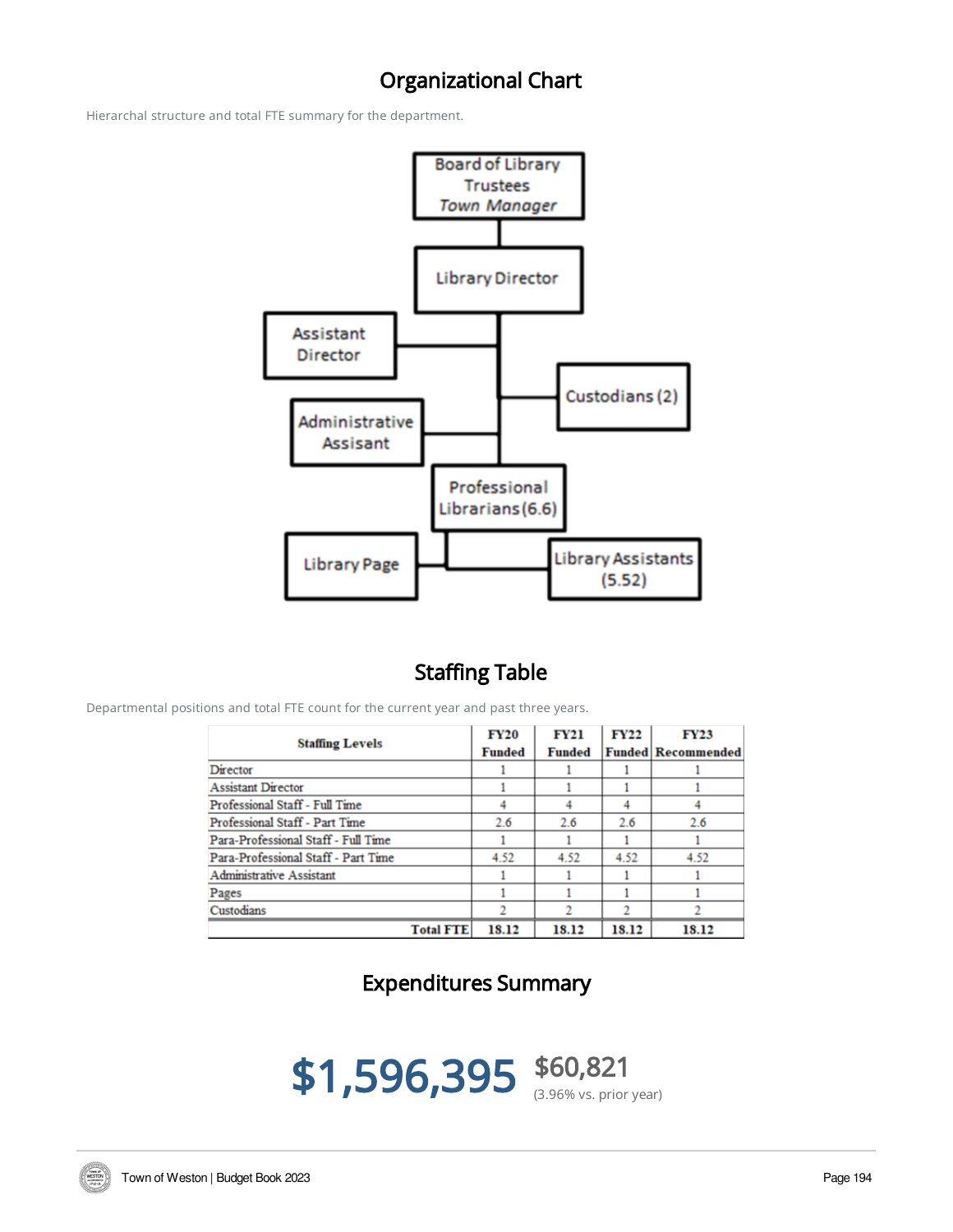

Public Library (Tab 12) Proposed and Historical Budget vs. Actual

# Expenditures by Expense Type



Budgeted Expenditures by Expense Type

WESTON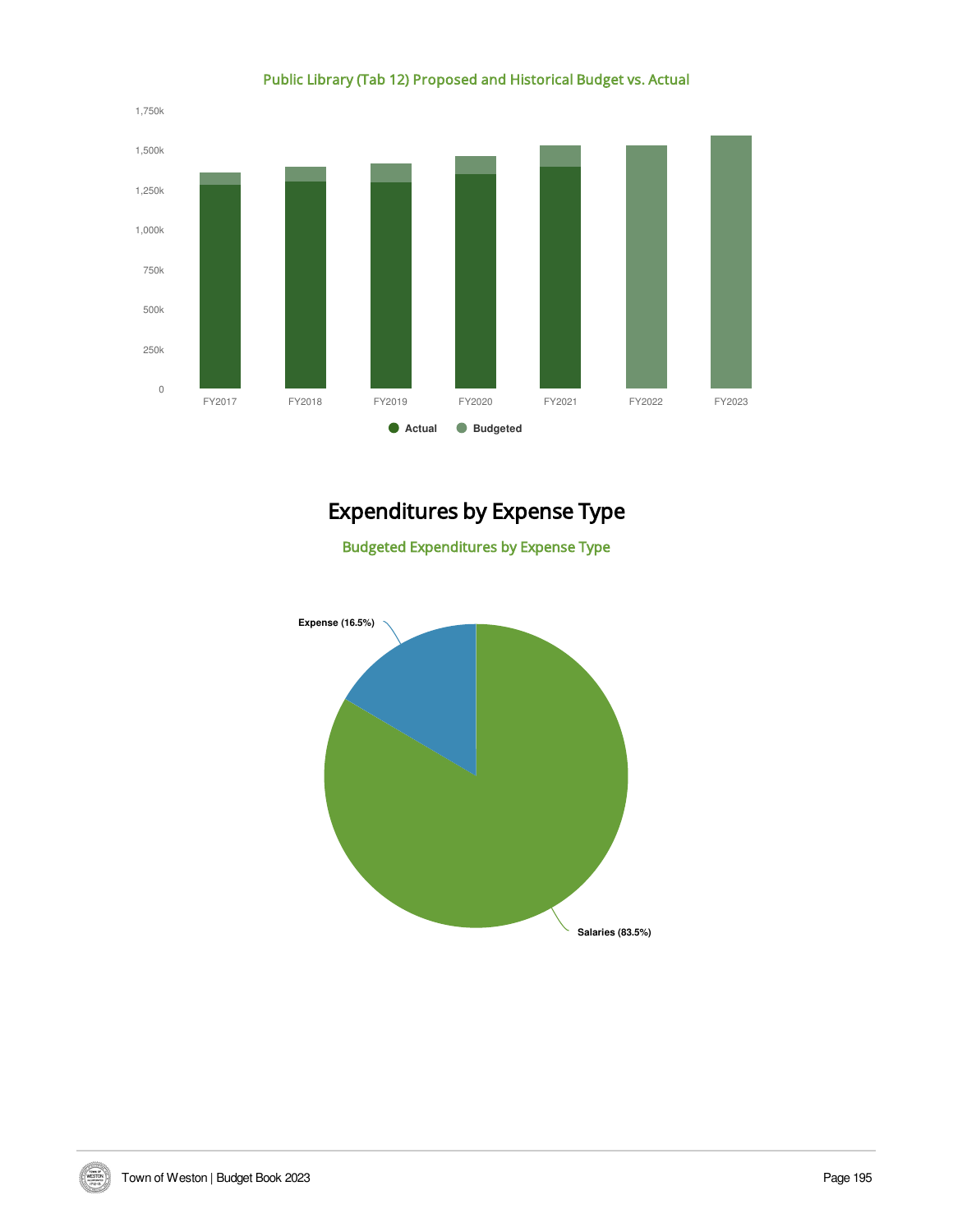Budgeted and Historical Expenditures by Expense Type



Grey background indicates budgeted figures.

| Name                                    | FY2020<br>Actual | FY2021 Amended<br><b>Budget</b> | FY2021<br>Actual | FY2022 Amended<br><b>Budget</b> | FY2023<br><b>Budgeted</b> | (%<br>Change) |
|-----------------------------------------|------------------|---------------------------------|------------------|---------------------------------|---------------------------|---------------|
| <b>Expense Objects</b>                  |                  |                                 |                  |                                 |                           |               |
| <b>Salaries</b>                         |                  |                                 |                  |                                 |                           |               |
| <b>Public Library</b>                   |                  |                                 |                  |                                 |                           |               |
| SALARIES-ALL OTHER                      | \$901,651        | \$1,042,272                     | \$924,103        | \$1,047,957                     | \$1,092,128               | 4.2%          |
| SALARIES-ADMINISTRATIVE                 | \$232,191        | \$229,996                       | \$229,122        | \$227,605                       | \$240,369                 | 5.6%          |
| <b>Total Public Library:</b>            | \$1,133,842      | \$1,272,268                     | \$1,153,225      | \$1,275,562                     | \$1,332,497               | 4.5%          |
|                                         |                  |                                 |                  |                                 |                           |               |
| <b>Total Salaries:</b>                  | \$1,133,842      | \$1,272,268                     | \$1,153,225      | \$1,275,562                     | \$1,332,497               | 4.5%          |
|                                         |                  |                                 |                  |                                 |                           |               |
| Expense                                 |                  |                                 |                  |                                 |                           |               |
| Public Library                          |                  |                                 |                  |                                 |                           |               |
| <b>EQUIPMENT</b>                        | \$40,310         | \$42,000                        | \$42,000         | \$42,000                        | \$43,408                  | 3.4%          |
| REPAIR/MAINT-OFFICE<br><b>EQUIPMENT</b> | \$9,249          | \$11,000                        | \$11,261         | \$11,000                        | \$11,000                  | 0%            |
| RENT-EQUIPMENT                          | \$3,016          | \$3,200                         | \$1,441          | \$3,200                         | \$0                       | $-100%$       |
| <b>POSTAGE</b>                          | \$260            | \$0                             | \$345            | \$300                           | \$300                     | 0%            |
| <b>OFFICE SUPPLIES</b>                  | \$1,318          | \$4,500                         | \$2,817          | \$4,500                         | \$4,500                   | 0%            |
| <b>LIBRARY SUPPLIES</b>                 | \$15,477         | \$12,500                        | \$10,729         | \$12,500                        | \$12,500                  | 0%            |
| <b>COMPUTER SUPPLIES</b>                | \$6,836          | \$7,000                         | \$6,696          | \$7,000                         | \$7,000                   | 0%            |
| <b>IN-STATE TRAVEL</b>                  | \$296            | \$0                             | \$109            | \$500                           | \$250                     | $-50%$        |
| <b>OUT-OF-STATE TRAVEL</b>              | \$1,833          | \$0                             | \$0              | \$0                             | \$0                       | 0%            |